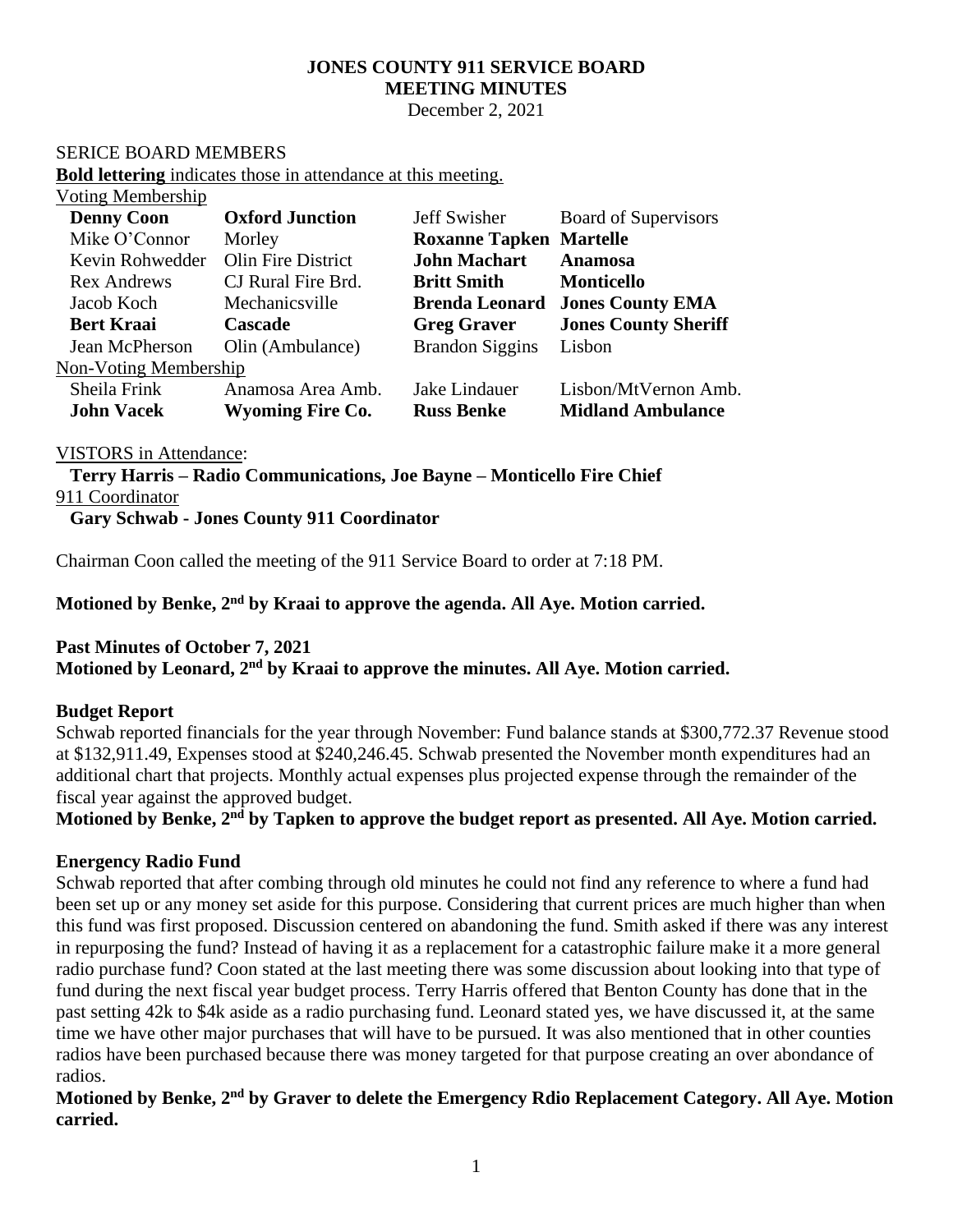### **Discussion regarding Analog/Digital Paging**

Terry Harris gave an in-depth explanation of the differences between VHF analog versus P25 digital versus digital paging.

Note that Jones County operates in the VHF (150 – 174Mhz) Frequency Band. Presently in analog mode, migration plan to P25 Digital mode, but will still operate in VHF  $(150 - 174)$ MHz).

#### VHF Analog Paging

Jones County has been utilizing VHF analog tone and voice for the last several years. And can continue to do so. The system works by sending a one second alert tone A, followed by a 3 second alert tone B, to alert specific departments of impending voice instructions. In the case of emergency sirens, specific tones are used to trigger the emergency sirens.

### P25 Digital Paging

Today there are two varieties of P25 digital pagers single band and dual band. Single band can receive either analog or VHF P25 digital tones and voice. Thus, the county can stay with the VHF analog paging system and departments can purchase a P25 digital pager. If at some point the decision is made to switch to P25 digital paging there may have to be some reprogramming of the tones used but that is it. As far as dispatch is concerned there is no difference in their procedure/process. One other point to make is that if a department chooses to stay VHF analog paging and another chooses P25 digital paging the VHF analog department will not hear the P25 digital traffic if they have analog only pagers/radios.

Terry presented a sample of a P25 digital pager that Monticello Fire is getting, these are dual band. Meaning they have both VHF analog & P25 digital and 700/800Mhz analog & P25 digital capability. This means the pager can operate in the VHF analog & P25 digital band OR in the 700/800 band (used by SARA and ISICS). This style of pager, in the P25 band, operates as does the single band pager. In the 700/800 band the pager can receive pages from SARA/ISICS depending on the system in use. Keep in mind that the pager, like multiband radios do not scan between the two bands. If you have it set for VHF P25 digital band you will NOT get pages from the 700/800 band. Likewise, if you are operating in the 700/800 band you will not get VHF P25 digital pages (Jones County). If you wanted to be sure to get pages from either band you would have to carry two pagers.

### Digital Paging

This is where departments must be very cautious. Digital paging IS NOT the same as P25 digital paging. Typically, digital paging is more characteristic to display pagers (no voice). These systems are referred to as: Alphanumeric paging

#### Display paging

POCSAG paging (Post Office Code Standardization Advisory Group)

To go with this system some type of master controller would be required along with complete new infrastructure with a price tag around \$500,000.

Ultimately our current paging system/process does not impact any decision regarding the switch to P25 radio Communications and should not be a deciding factor. Graver stated that switching to P25 digital communications has been a huge improvement, akin to going back to the quality of service seen prior to narrow banding. Smith was in agreement, he did add that users do have to switch towers.

There was continued discussion that Martelle and Monticello have applied for AFG grands to purchase P25 radios and pagers but have been denied. There may be some money coming from a Public Health grant. At this point there is no guarantee and if it does go through would provide about \$6,000 per department. In Monticello's case Fire Chief Joe Bayne stated he needs funding to the tune of \$48K to outfit his department.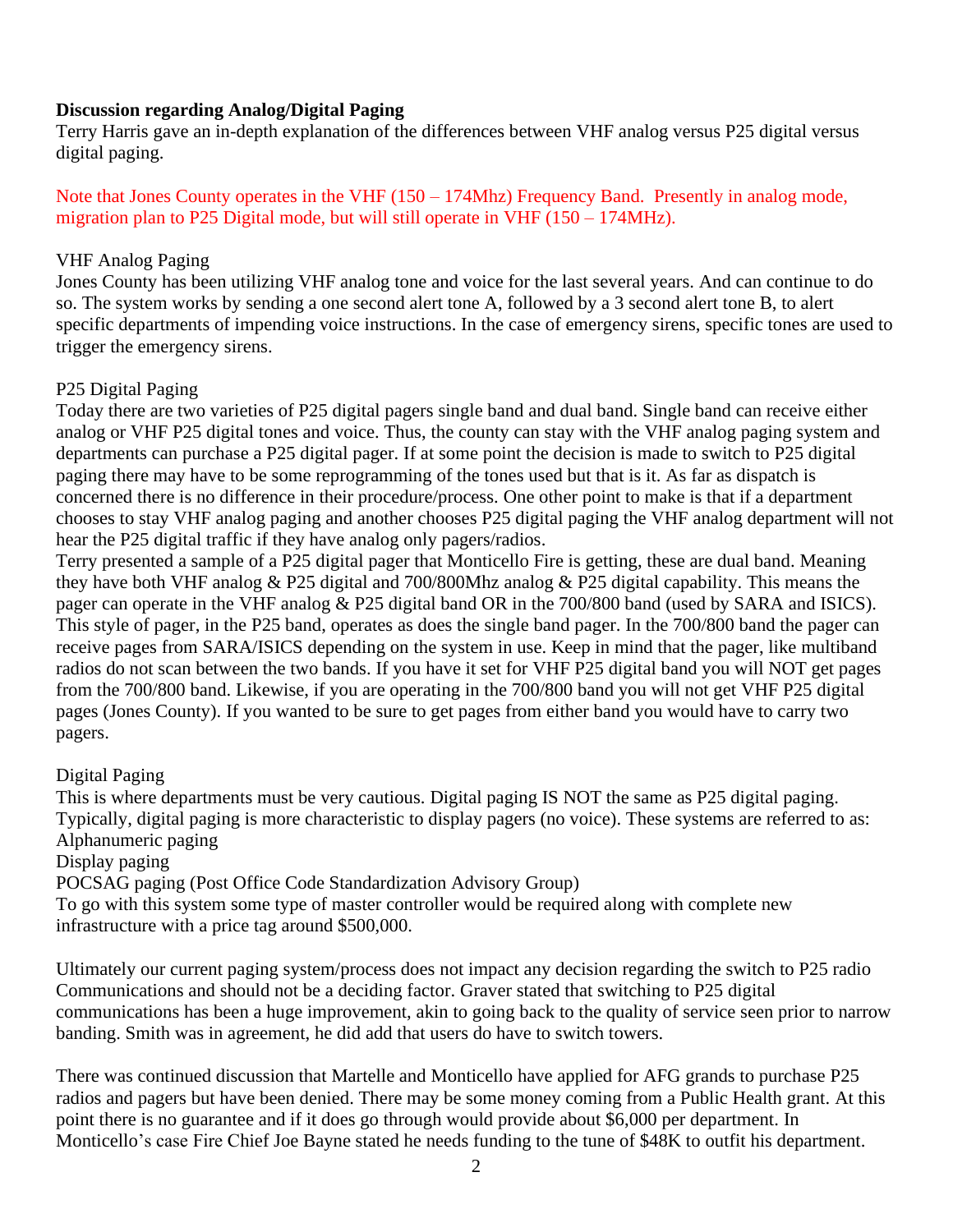They do not have the funding and see no way to be compliant by January 2023 as dictated by the service board back in September of this year.

Another topic that was discussed was Frequency nomenclature. As an example, Mutual Aid has more than one alias. The county has discussed this many times. There needs to be a standardized set of nomenclatures for all frequencies used by Jones County.

No specific actions were taken.

### **Discussion/action Regarding Law Ops Radio Reception, Wyoming**

Graver started the discussion by stating recently he was on a call in Wyoming specifically at Midland School. When using the radio (portable, Law Ops) he could contact dispatch but could not hear anything back. The only way he could get a response was if someone called him on his cell phone. As it turns out the Wyoming tower Law Ops radio is a receive only radio, the Olin Tower is set up the same way. To change this scenario will require changing the radios to a transmit and receive repeater operation. Terry Harris has been working with the radio supplier to determine what exactly has to be done. Can the radio(s) be converted, or do they have to be replaced? At the time of the meeting, Terry Harris did not have a definitive answer and could only give a worstcase estimate of \$20,472.20 for the Wyoming Tower site. Discussion ensued that until we have a definitive answer on the actual cost this issue should be tabled. With definitive information the board can decide to do one or both towers.

## **Other Items of Interest**

Leonard asked Tapken if everything had been resolved regarding the FEMA grant for the Martelle water tower grant. As the request had been returned with a request for more information. The deadline was very short Leonard wanted to make sure that the city of Martelle was getting the information requested to FEMA.

Smith asked if this board had any desire to assist, monetarily, services that have insufficient funding to purchase P25 digital capability by the deadline or extending the January 2023 deadline. Is there interest in going to the Board of Supervisors (BOS) looking for financial assistance for services in purchasing these radios? Keep in mind where the 911 Service Board is the front line the BOS would direct services back to the 911 Service Board. So, some statement from this board stating we either do or do not have the ability in our current budget or in the budget we will be working on in the near future, to provide funds for services to purchase radios so that we could in some way get financial assistance from the BOS. Coon stated that the 911 Service board has in the past provided some assistance principally as in the era of adding towers. At that time the 911 service board received loan(s) from the BOS to make the purchases. Basically, Smith asked for a unified front coming from the 911 service board going to the BOS to explain the situation as to where the 911 service board funding is going and why we are coming to the BOS. Schwab asked what is realistic for those departments here, if there is no help from the BOS how long would it take for departments to get compliance? Joe Bayne said 5-years. Smith asked if each department got aggressive in their budgeting couldn't that be reduced to maybe 2-years. And maybe extending the deadline by a year. These are questions that each department needs to work aggressively to plan out. Coon asked if it would be possible to delay or stage out the dispatch radio update? Schwab stated no, all dispatch radio and equipment have to be done at the same time. Even at that we are talking about a multiple year payment plan.

Smith said can we put out an inquiry to every entity stating this is your one chance to state your case. Then we could go to the BOS with a business case stating our county services need this number of radios to reach a minimally effective operational level, the total cost to reach this level is X, we have this amount of money over the current and next budgets to spend on P25 equipment, with help from the BOS for the difference in some increment will get the services compliant.

Smith also asked if we go this route should we also go back to the services and specify what brand/model of radios could be purchased?